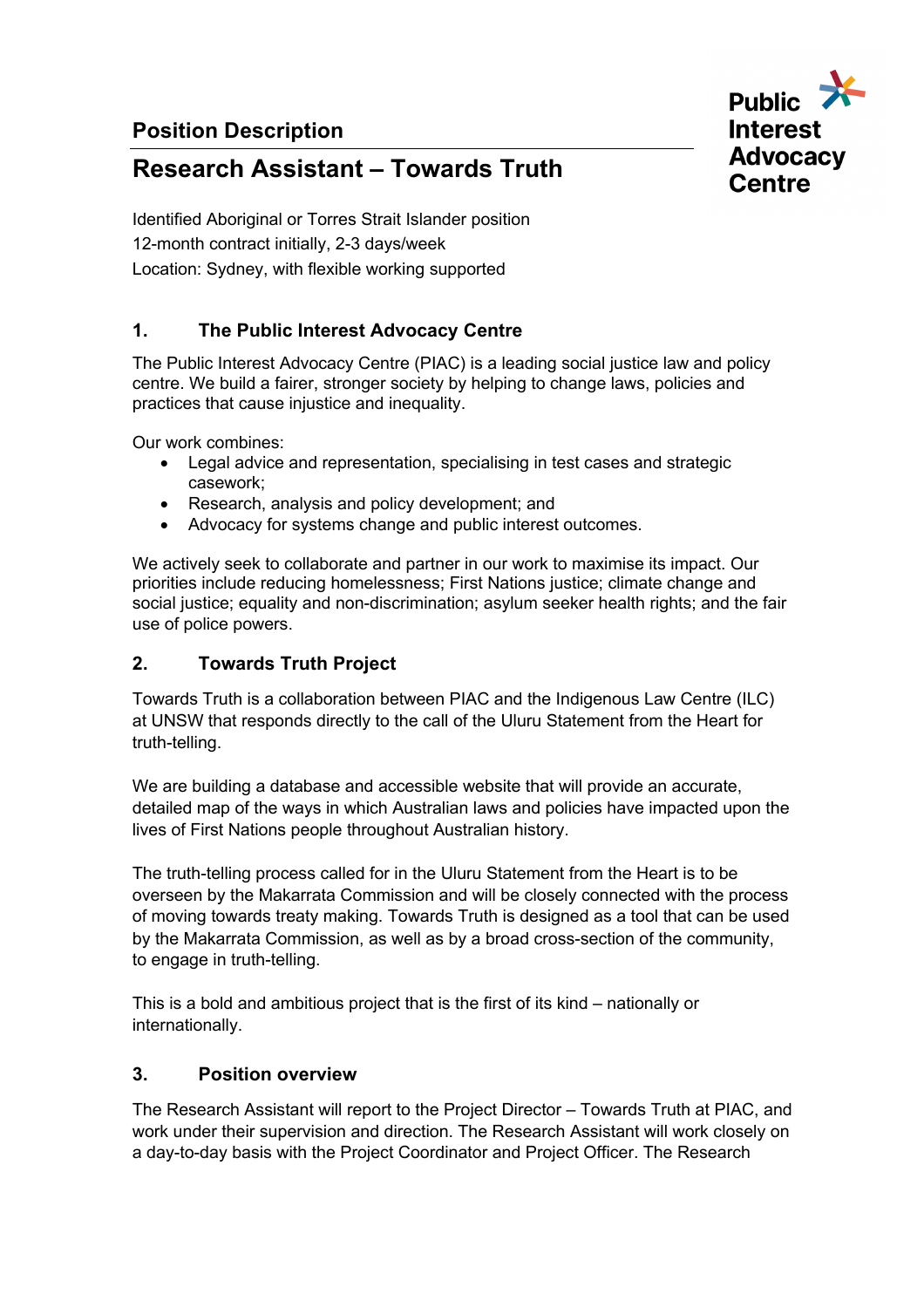Assistant will support the Project team to develop the legal and policy research and entries in the law and policy database.

This position is open only to Aboriginal or Torres Strait Islander people. It is intended by PIAC and the ILC as a special measure to promote substantive equality.

## **4. Major accountabilities**

- 1. Research, analyse and input research on specific subject areas into the Towards Truth database.
- 2. Develop and review research requests for pro bono lawyers and interns under the direction of the Project Coordinator.
- 3. Provide input into database design and modifications and eventual website design.
- 4. Substantive review of material entered into the database by pro bono lawyers and interns.
- 5. Other duties as required, including administrative assistance to support the project.

## **5. Selection criteria**

#### **Essential**

- 6. Demonstrated understanding of Aboriginal and/or Torres Strait Islander history, culture and society;
- 7. Demonstrated research and analytical skills;
- 8. Demonstrated organizational skills;
- 9. Good interpersonal skills and the capacity to develop formal and informal relationships and networks in order to engage and build rapport with stakeholders;
- 10. Proven ability to establish and maintain relationships with Aboriginal and/or Torres Strait Islander communites and organisations;
- 11. Understanding of the law;
- 12. Understanding of the Uluru Statement from the Heart and a commitment to its implementation; and
- 13. Demonstrated ability to work cooperatively as part of a team.

#### **Desirable**

14. Law degree, or an advanced stage of legal studies.

#### **6. Conditions**

Annual salary range: \$68,060 to \$72,971 (pro rata - Level 3 on PIAC's salary scale) plus leave loading and superannuation. PIAC is a Public Benevolent Institution and is currently able to offer salary packaging subject to PIAC's Salary Sacrifice Policy.

The position is offered 2 to 3 days per week or up to 22.5 hours per week, with an opportunity to negotiate hours and flexible working arrangements with the successful candidate.